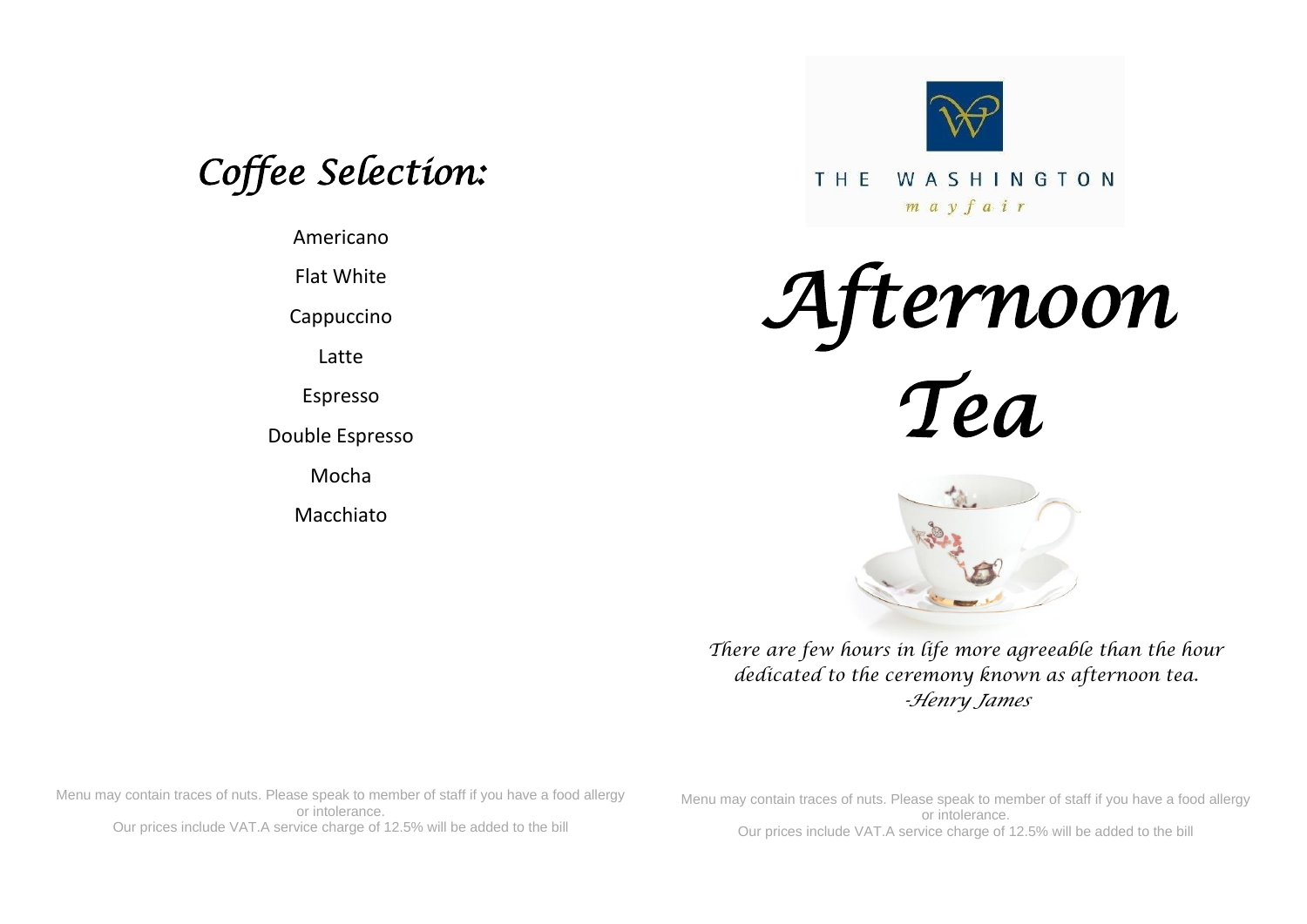*Mayfair Tea £39.50* 

#### **Selection of finger Sandwiches:**

Ham & Mustard Cucumber & Cream Cheese Egg Mayonnaise & Cress Smoked Salmon & Cream Cheese

#### **Warm Scones**

(Selection of Plain Scones or Fruit Scones) Served with Strawberry Jam and Clotted Cream

### **Selection of Pastries and Cakes**

Depending on availability Carrot Cake or Lemon Drizzle Raspberry Mousse Assorted Mini Cakes Macaroons

#### Freshly brewed Tea & Coffee

*Tea Selection:* 

English Breakfast Tea Earl Grey Tea Assam Tea Green Tea Peppermint Tea Camomile Tea Decaffeinated Tea Fresh Mint tea Fresh Ginger Tea Fresh Lemon Tea

Menu may contain traces of nuts. Please speak to member of staff if you have a food allergy or intolerance. Our prices include VAT.A service charge of 12.5% will be added to the bill

Menu may contain traces of nuts. Please speak to member of staff if you have a food allergy or intolerance. Our prices include VAT.A service charge of 12.5% will be added to the bill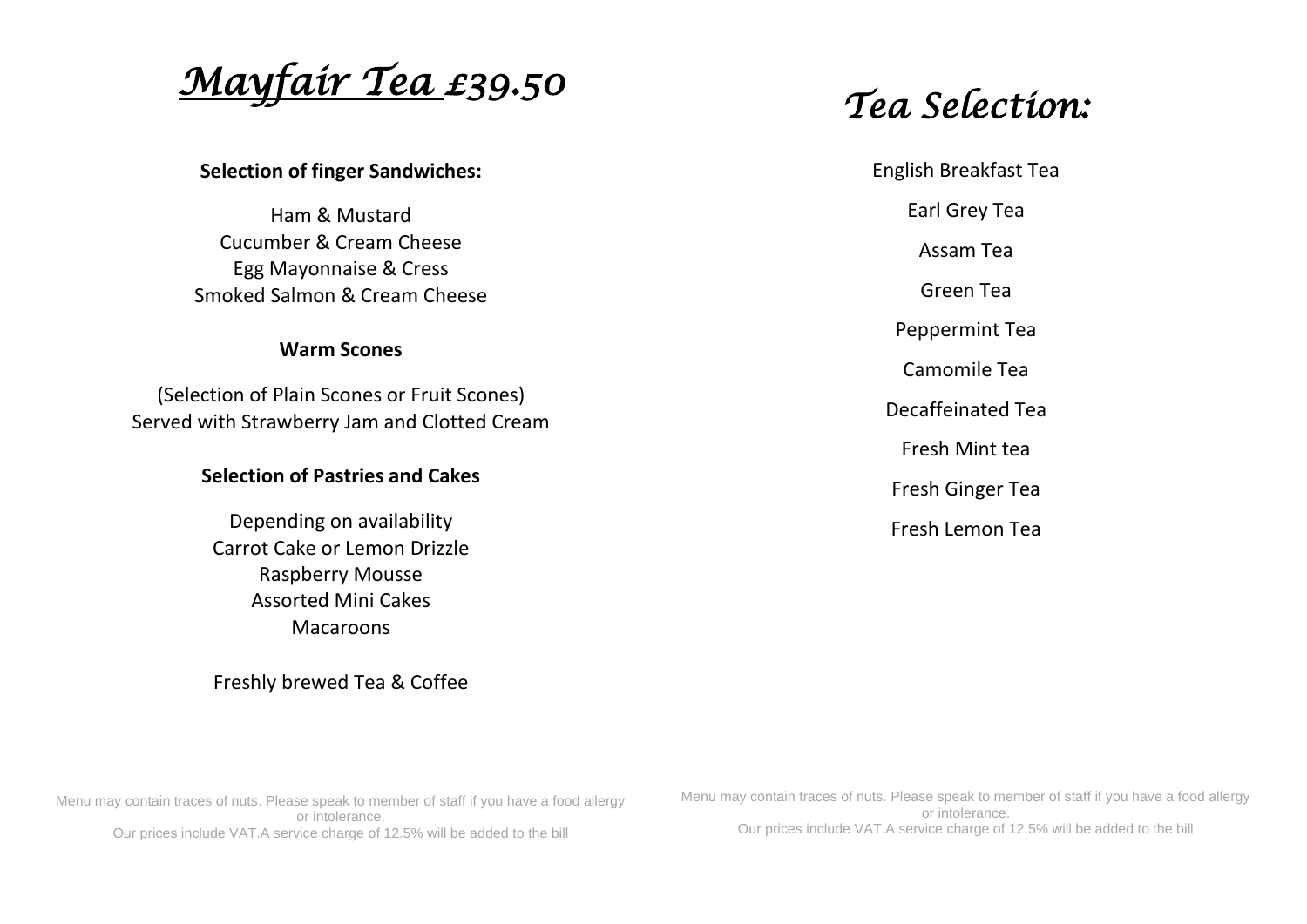# *Vegetarian Afternoon Tea*

## **Selection of Sandwiches:**

Egg Mayonnaise & Watercress Cucumber & Cream Cheese Peppers & Sundried Tomatoes Cheese & Pickle

#### **Warm Scones**

Selection of Plain Scones or Fruit Scones Served with Strawberry Jam and Clotted Cream

### **Selection of Pastries and Cakes**

Depending on availability Carrot Cake or Lemon Swirl Raspberry Mousse or Chocolate Mousse Mini Muffins Macaroons

Freshly brewed Tea & Coffee

Menu may contain traces of nuts. Please speak to member of staff if you have a food allergy or intolerance. Our prices include VAT.A service charge of 12.5% will be added to the bill

*Vegan Afternoon Tea*

**Sample Menu**

**Selection of Sandwiches:**

Peppers & Sundried Tomatoes with Hummus Cucumber & Red Pepper Vegan Mayo Pickle & Falafel

### **Vegan Dessert**

Frangipane Tart Coconut & Mango cake Banana & Blackcurrant slice Fruit Skewers

Freshly brewed Tea & Coffee

## **(Please check with the server for the vegan options)**

Menu may contain traces of nuts. Please speak to member of staff if you have a food allergy or intolerance.

Our prices include VAT.A service charge of 12.5% will be added to the bill